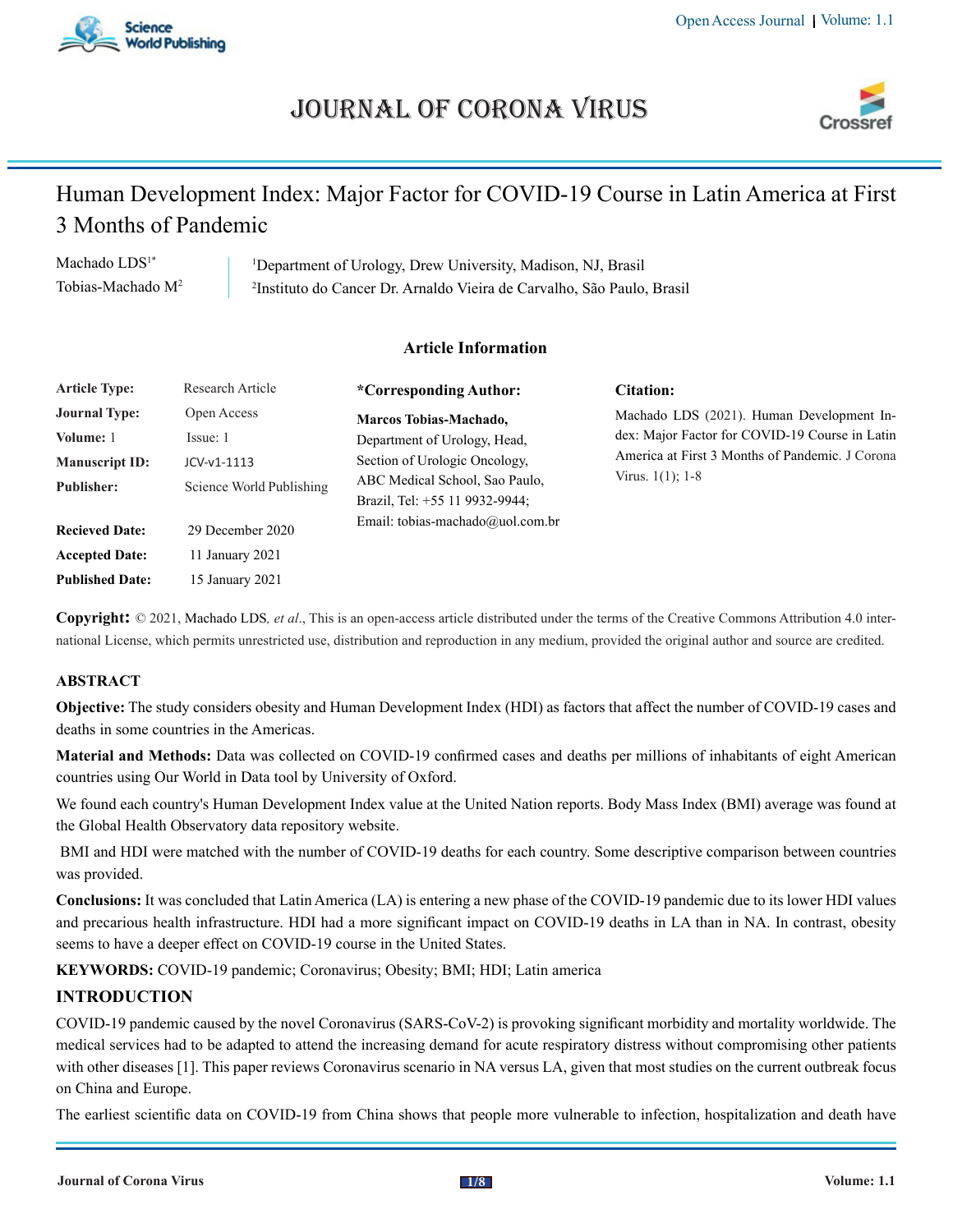

previous underlying health conditions. That includes diabetes mellitus, hypertension (two important criteria of metabolic syndrome), cardiovascular diseases and chronic inflammation. Many of these illnesses are caused by overfat [2].

Metabolic syndrome-related conditions are known to downregulate key mediators of the host innate immune response to pathogenesis. Chronic diseases share various features with infectious disorders and their complications, such as endothelial dysfunction, the proinflammatory state, and the attenuation of the innate immune response [3].

HDI is a statistical tool that measures three factors of a country: life expectancy at birth, access to education (expected years of schooling of children at school-entry age and mean years of schooling of the adults) and per capita income.

Each factor individually is a criteria able to evaluate health standards of a population.

 A study published by PLoS ONE analyzed different health determinants in 149 countries into five levels of child mortality. Numerous aspects are associated with child mortality, including socioeconomic status and education [4].

Tobias-Machado and colleagues analyzed a population of 17 thousand men screened for prostate cancer and observed that illiterate men were at higher risk of being diagnosed of more advanced and aggressive prostate cancer [5].

Raju et al found that rural areas and poverty are independent risk factors for chronic obstructive pulmonary diseases, even among never-smokers [6].

Another research done in a small Brazilian rural district has shown that presence of endoparasitic infection is directly correlated with social class and income [7].

Our study considers obesity and Human Development Index (HDI) as factors that may affect the number of COVID-19 cases and deaths in some countries in the Americas. We aim to discuss what factor is more remarkable in each region.

#### **METHODS**

For this study eight countries were considered: Canada, United States of America representing NA and Mexico, Brazil, Colombia, Argentina, Chile and Peru making up LA.

Data on COVID-19 confirmed cases and deaths per millions of inhabitants of each of these countries was collected. For that, the interactive tool "Our World in Data" by University of Oxford was used [8,9].

HDI value was retrieved from the United Nation reports [10]. In addition, BMI average per country was assessed at the Global Health Observatory data repository website [11].

COVID-19 cases and deaths per million inhabitant's charts were created for each country [8,9]; COVID-19 dissemination for each country [12]; and case fatality rate of each country as of June 11 [13]

Finally, the number of COVID-19 deaths per million people BMI average and HDI. Therefore, it was possible to evaluate risk factors for each country.

#### **RESULTS**

Figure 1 shows the documented number of COVID-19 cases per millions of inhabitants of eight American countries.

A logarithmic curve is observed for all eight countries over time.

NA leads the statistics, presenting more than a thousand COVID-19 cases per million inhabitants as of May 6, but it should be noted that its first documented case was in January, more than a month earlier than LA.



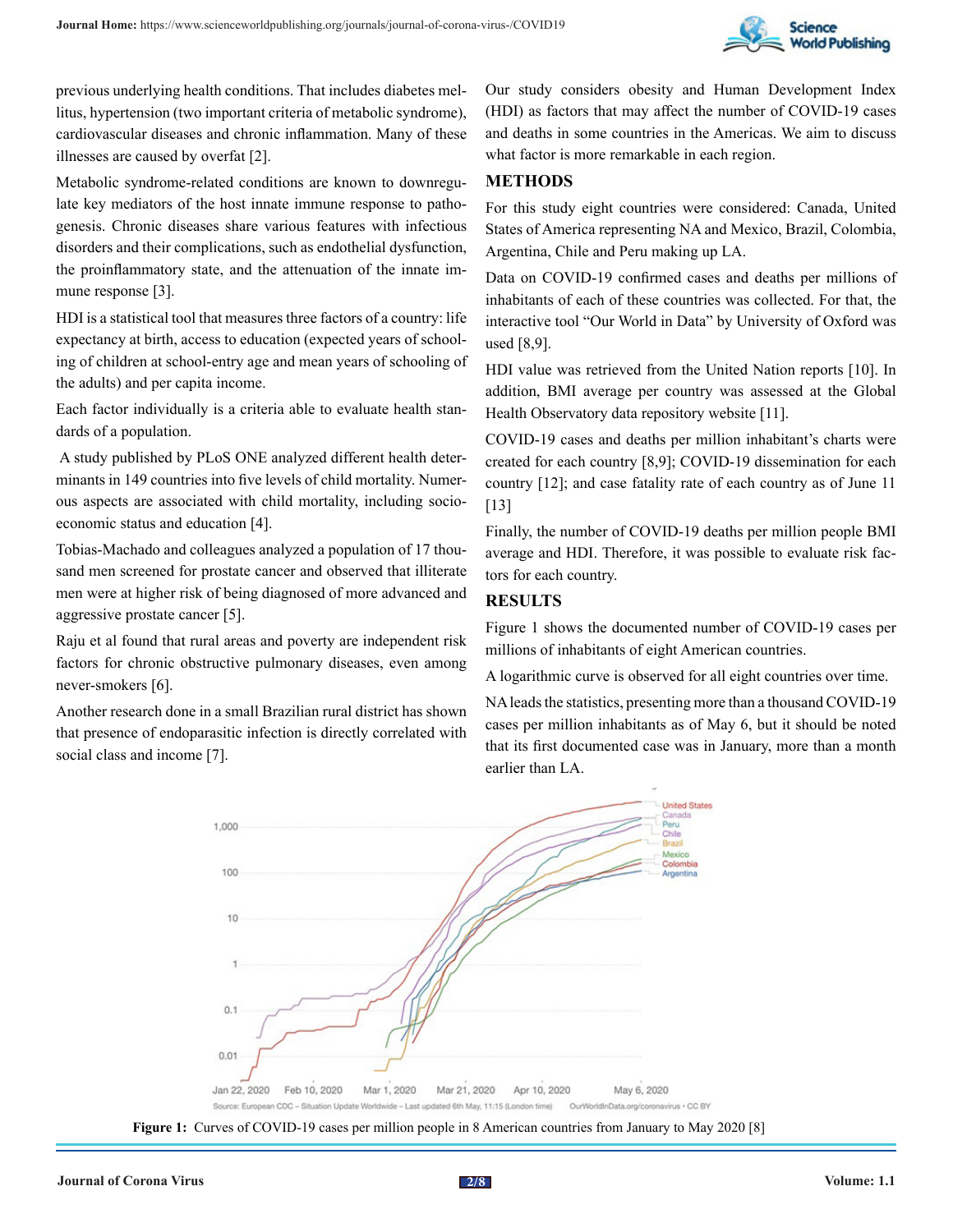



**Figure 1.1:** Velocity curve of COVID-19 cases per million people. [12]

 In May the discrepancy between the number of COVID-19 cases per million people in NA was significantly smaller than in LA (2 times versus 10 times).

Up until day 40, the United States was doubling its COVID-19 cases every 2-3 days.

Canada, Peru and Chile, in the same time period, were doubling the number of COVID-19 infection every 4 days, approximately.

The curve shows that Argentina is the country with the lowest spread rate of the disease. Up until day 40, the number of cases per million inhabitants doubled every 7 days.

In the end of this period, it is observed that Chile and Peru outnumbered the United States in cases per million people. Brazil's curve has a trend to continuous increase.

Figure 2.1 and 2.2 show COVID-19 deaths per million inhabitants in each of the studied countries.

United States and Canada still lead the statistics.

Brazil has more COVID-19 deaths per million people than all latin countries, followed by Peru and Chile.

The disparity between Brazil and Argentina, the two latin countries with highest and lowest COVID-19 deaths per million inhabitants respectively, was twelve times.

The highest fatality rate showed in Map A and Table 1 was in Mexico (11.8%), followed by Canada (8.1%).



**Figure 2.1:** COVID-19 deaths per million inhabitants by country as of June 10 [9]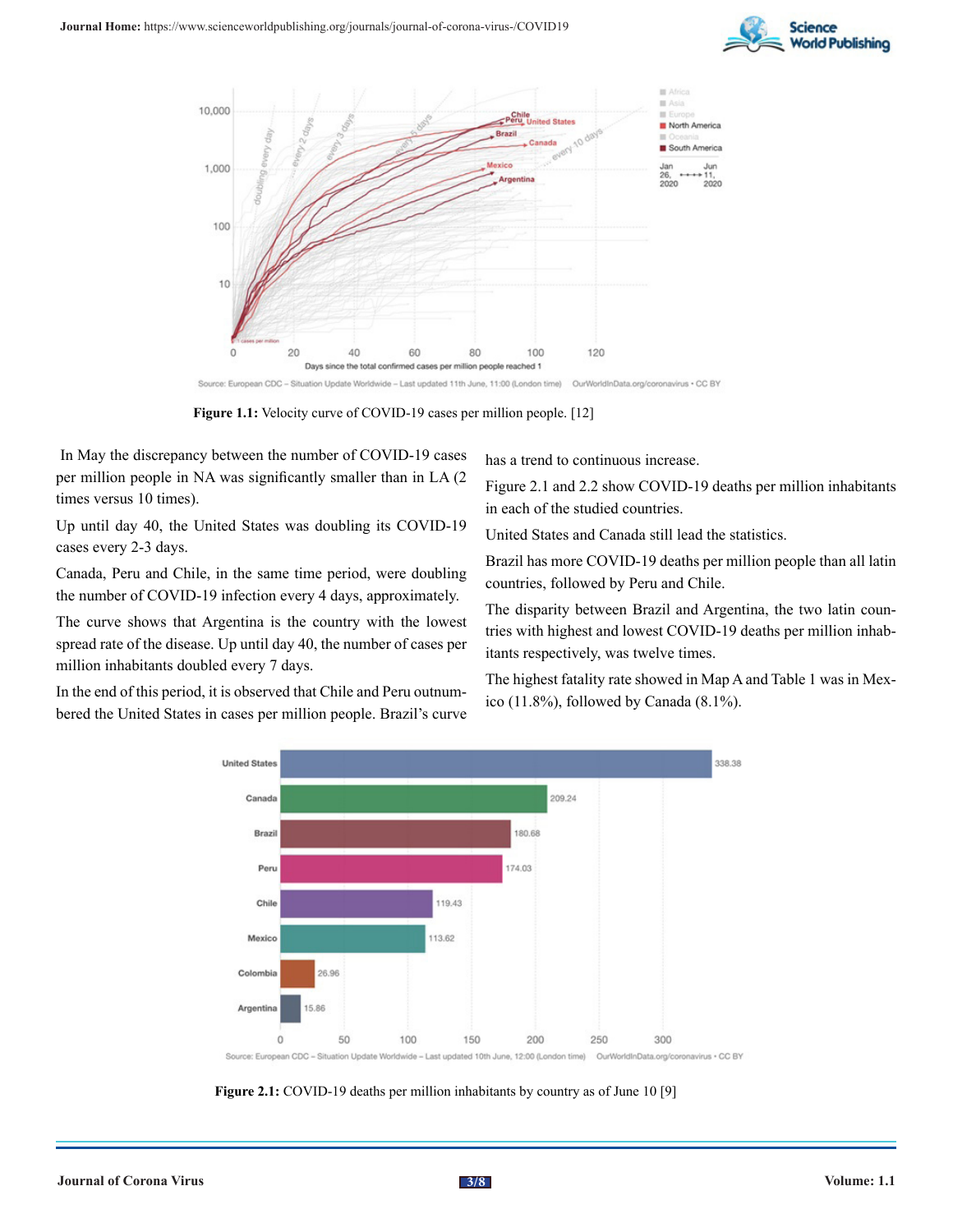



**Figure 2.2:** COVID-19 deaths per million inhabitants by country as of June 10 [9]



**Map A: Case fatality rate of the COVID-19 pandemic as of June 11 2020 [13]**

The case fatality rate (CFR) is the ratio between confirmed deaths and confirmed cases. During an outbreak of a pandemic the CFR is a poor measure of the mortality risk of the disease.

**Table 1:** Case fatality rate of the COVID-19 pandemic as of June 11 2020

| Country              | <b>Fatality rate (%)</b> |
|----------------------|--------------------------|
| Mexico               |                          |
| Canada               |                          |
| <b>United States</b> |                          |
| <b>Brazil</b>        |                          |
| Colombia             |                          |
| Peru                 |                          |
| Argentina            |                          |
|                      |                          |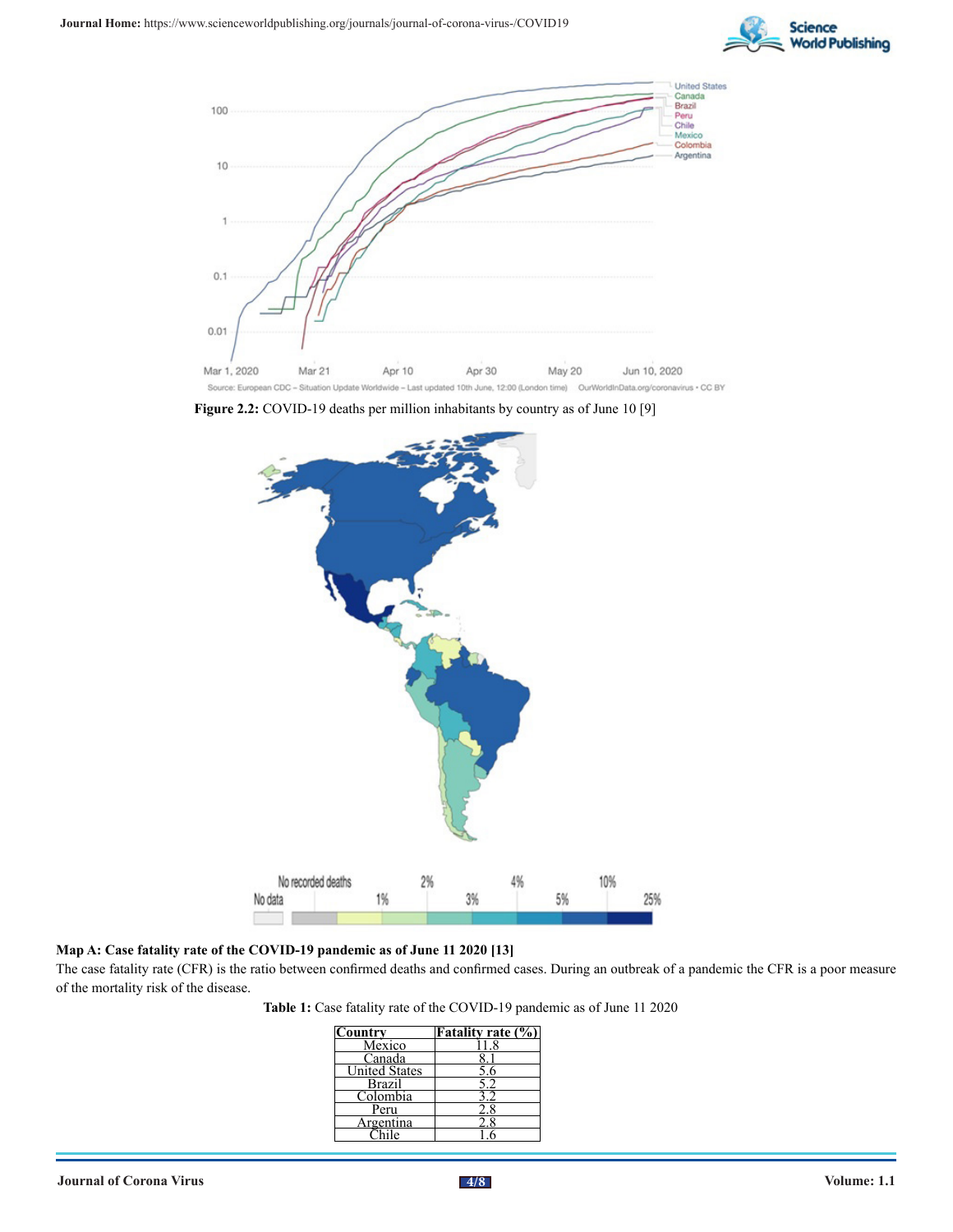

United States and Brazil have a moderate fatality rate (5.6% and 5.2%, respectively).

The lowest fatality rate was in Chile.

**Figure 4** shows different perspectives for Body Mass Index in Northern and Southern american countries

The United States (BMI 28.9 kg/m2) has the highest of all BMI averages. It also has the highest COVID-19 deaths and cases per million people.

 Despite Canada is second ranked in COVID-19 deaths per million, this country has an average of BMI of 27 kg/m2.

Argentina (BMI 27.7 kg/m2), Chile (BMI 28 kg/m2), Mexico (BMI 28 kg/m2): these countries have equivalent BMI averages, which for LA standards is high. However, those countries have not shown high Coronavirus mortality rates in our data as in Figure 5. Brazil (BMI 26.6 kg/m2), Peru (26.7 kg/m2): lower BMI averages and significant death mortalities per million inhabitants.







-COVID-19 deaths per million people (as of May 20) -HDI

**Figure 5:** COVID-19 deaths per million people X HDI

US and Canada - the two more developed countries (HDI >0.9) have higher numbers of COVID-19 deaths.

est HDI (0,847) of the listed latin countries and also has few deaths per million inhabitants.

Latin American countries, with the exception of Colombia, appear to show a correlation between HDI and COVID-19.

For example, Argentina has a high HDI for latin standards (0,83), and has the lowest number of confirmed deaths. Chile has the highThe two Latin countries with the highest number of confirmed COVID-19 deaths per million people are Peru and Brazil - also present the worst Human Development Index numbers (0,759) and (0.761) of the group.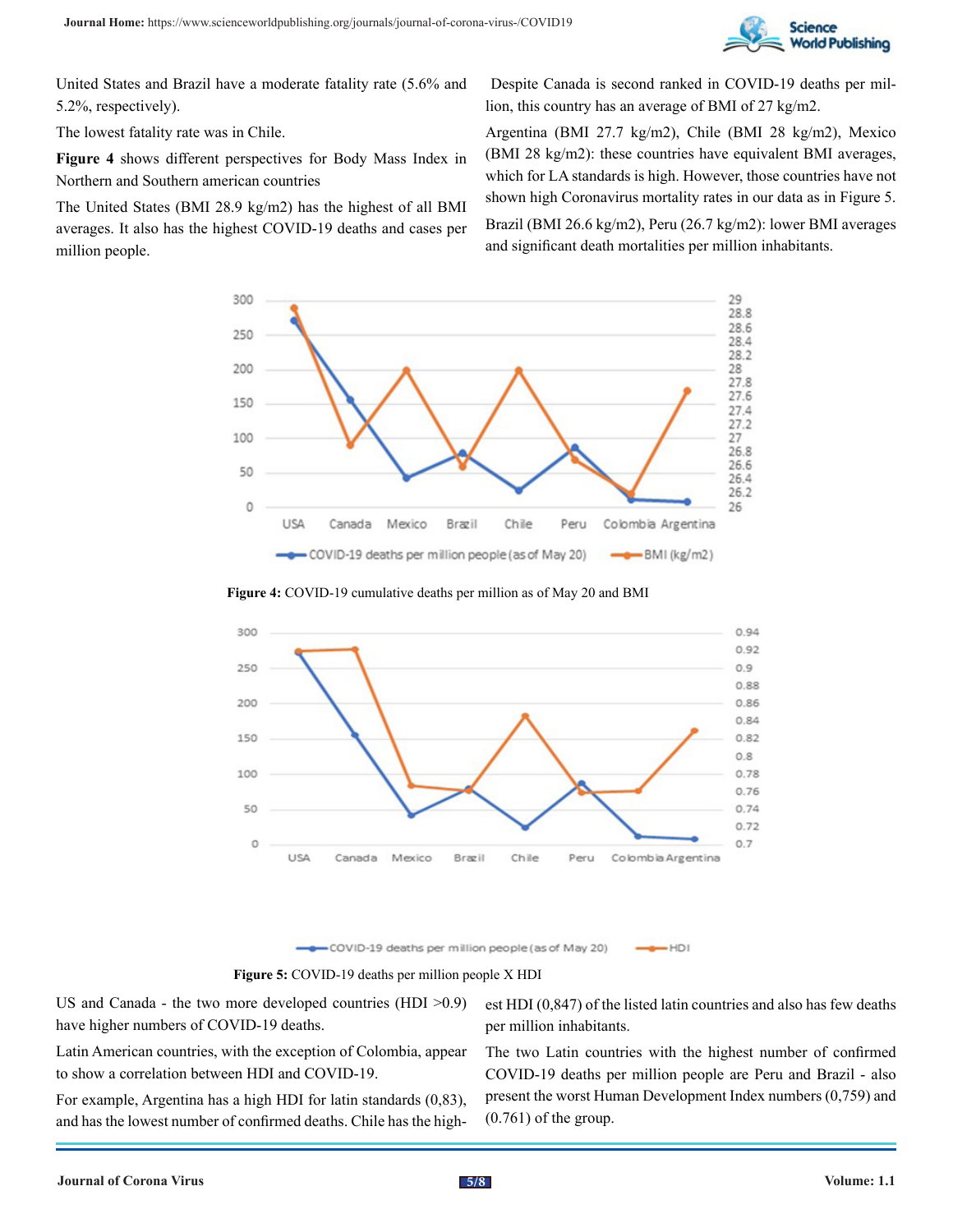

## **DISCUSSION**

SARS-CoV-2 is the novel agent that emerged in December 2019 in Wuhan, China causing severe acute respiratory syndrome coronavirus 2 [14]. In March 11th, the World Health Organization declared the COVID-19 a pandemic. There have been 7,273,958 documented cases and 413,372 confirmed deaths as of June 11th [15].

Typically, respiratory viruses are transmitted when patients present symptoms. Several evidences suggest that SARS-CoV-2 transmission may be occurring during the asymptomatic incubation period of COVID-19 [16]. Thus, social isolation is important to minimize the transmission.

Clinical presentation may vary from mild flu to severe respiratory insufficiency leading to death. A recent chinese study analyzing 780 COVID-19 cases has shown that 20% of patients required supportive care in medical intensive care units [17]. Most patients had chronic medical comorbidities like pulmonar disorders and obesity associated diseases.

Obesity has virtually tripled globally since 1975. It is a serious, endemic, yet neglected health problem. In 2016, 39% of adults (around 1.9 billion people) - were overweight and 13% were obese [18].

The intake of dietary sugar and other refined carbohydrates plays a primary role in the Obesity pandemic [19].

Recent reports revealed high cytokines levels due to increased inflammation in COVID-19 patients. At the same time, obesity represents a state of low-grade inflammation, with various inflammatory products directly secreted by adipose tissue. Obesity and SARS-CoV-2 share common elements of the inflammatory process (and possibly also metabolic disturbances), aggravating SARS-CoV-2 infection in obese patients [22].

Simonnet et al analyzed the relationship between body mass index (BMI) and the requirement for invasive mechanical ventilation (IMV) in 124 COVID-19 patients. Obesity (BMI >30 kg/m2) and severe obesity (BMI >35 kg/m2) were present in 47.6% and 28.2% of cases, respectively. Overall 68.6% required IMV [23].

In each country it is seen that the ongoing pandemic differs on its course. That is due to numerous factors like disparities in each country's demographics, comorbidities, socioeconomic conditions, notification of cases and political preventive measures adopted.

In this study we focused specifically on overfat and HDI in NA and LA, as there is not so much data on this topic. We used NA data as comparative to evaluate such factors in LA.

COVID-19 pandemic rapidly spread in NA and left a high rate of confirmed deaths, considerably in the United States where more than 40% of the population is obese [20]. Americans also have a

high burden of class III obesity, with 9.2% of the population with BMI >40 kg/m2 [24]. The maps reported by WHO indicate this course (maps B and C).



**Map B:** Obesity in adults, 2016 [20]



**Map C:** Confirmed COVID-19 deaths per million people [21]

The first reported COVID-19 case in the United States was almost a month earlier than in LA. It is the country with the highest number of cases and deaths. Despite its excellent HDI (0.920) the presence of high comorbidities in the population seems to be a strong aspect, according to our data.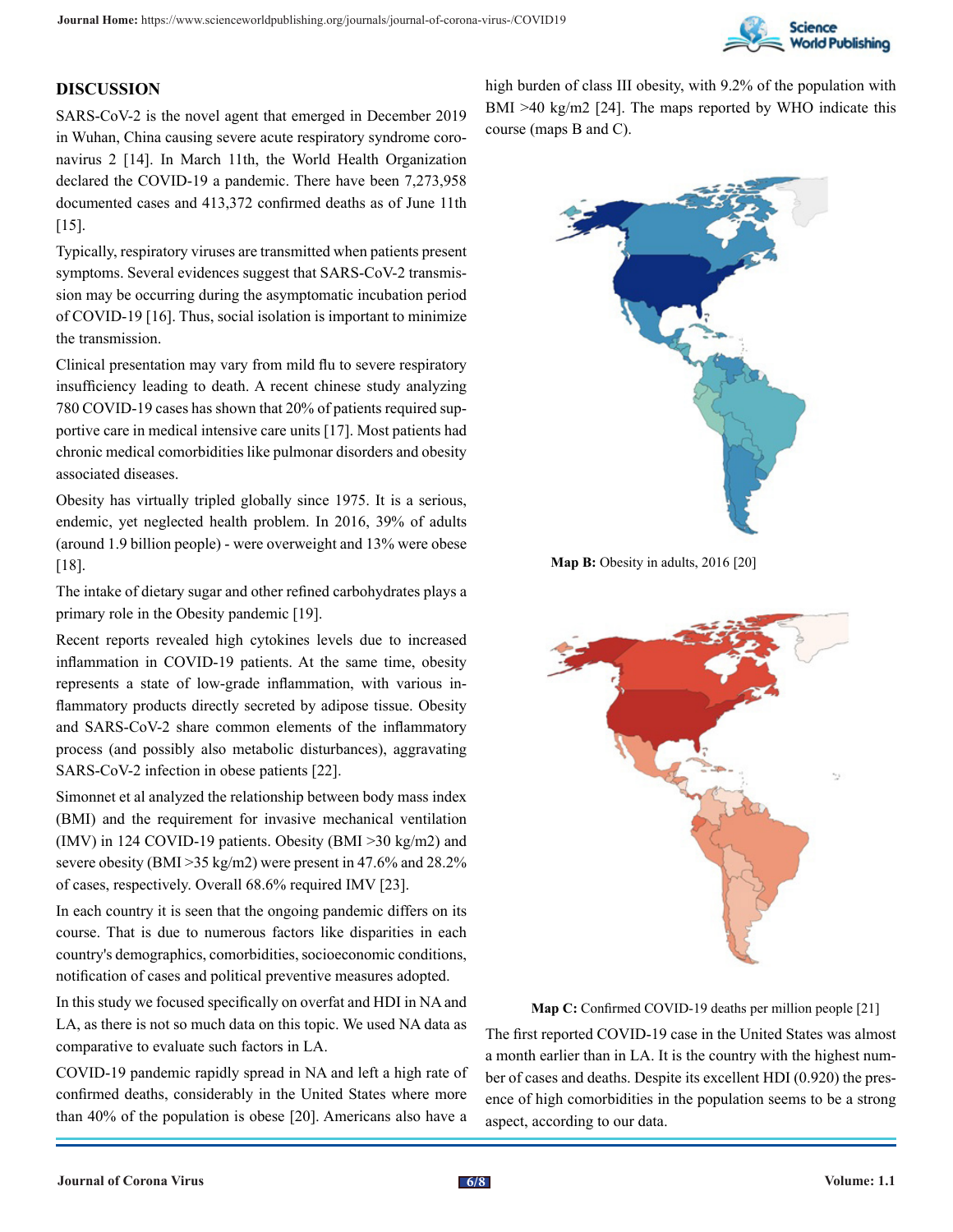

Canada revealed socioeconomic traits similar to the United States, showing HDI with minimal variation (0.002) compared to the US. However, Canada has a good socialized healthcare system, and the canadian government took social isolation and lockdown intensive measures.

We noticed one third of COVID-19 deaths per million people in Canada compared to the US. This disparity between the two countries needs further investigation.

Data suggest that obesity may not be a relevant aspect to COVID mortality in LA. On the other hand, HDI has a significant impact in the number of deaths in this region.

Data from FAO of the UN has shown that 42.5 million people in Latin America face hunger, which is 6.5 percent of the regional population [25].

Therefore, a higher BMI average combined with increased HDI (as observed in Chile and Argentina) may indicate that the population is healthier, hence less vulnerable to COVID-19.

In contrast Mexico has a high BMI average, and also high rates of hypertension, obesity, and diabetes, all of which are risk factors for COVID-19 [26]. The HDI of this country is low (0.767). The two factors combined might explain the high fatality rate (11.8%) of the infection in the country.

However, most LA cities show a large discrepancy between reported COVID-19 deaths and overall high mortality. Testing remains limited, at about 4000 per million people, and people who die without being tested are not documented [27]. In general, estimates of case fatality ratios might vary slightly from country to country because of differences in prevention, control, and mitigation policies implemented, and because the case fatality ratio is substantially affected by the preparedness and availability of health care [28].

LA faces socio economic challenges that worsen the pandemic factors such as a fragile healthsystem, poor access to sanitation and clean water [29].

The favelas, where more than 13 million Brazilians live in crowded and precarious conditions, is an example of water scarcity and lack of sanitation, which aggravates the infection spread [30]

Miller and colleagues recently published a study that suggests the new phase that the ongoing pandemic entered (May). The virus is not only spreading geographically (coming to the tropical area) but also geopolitically, coming into a region where poverty, water access and sanitation are serious issues [31].

In LA urban slums, the absence of domestic water delivery results in decreased water usage, limited handwashing, and poor hygiene, leading to widespread fecal contamination [32].

Healthcare is poor in countries such as Brazil and Peru where diseases regularly overwhelm the public system. Additionally, re-

cent submitted data suggested that current interventions in urban centers of Brazil are insufficient to keep virus transmission under control [33]. Understaffing and lack of modern medical equipment and diagnostic supplies are very common [31].

The data presented in this study has shown that Miller's projection for COVID-19 pandemic is confirmed, given that HDI plays an important role in COVID-19 deaths in LA and most of the latin countries are not developed.

COVID-19 pandemic might have an increased severe repercussion in LA, considering a scenario of political conflicts, lack of good healthcare, social inequality and economic limitations [34]. The impact of the disease will be more extreme in LA than in NA.

This study has data limitations since we worked with governmental statistics that widely vary depending on the country. We worked with COVID-19 deaths per million inhabitants due to wide variation of the dosage of the COVID-19 cases.

As other factors described were not deeply studied, a multivariate analysis of risk factors was not carried out. Each event was described in isolation.

#### **References**

- 1. [Machado LS, Tobias-Machado M. Surgical Aspects and Infec](https://medwinpublishers.com/OAJUN/OAJUN16000177.pdf)[tion Prevention for Urological Procedures: A Review during 2020](https://medwinpublishers.com/OAJUN/OAJUN16000177.pdf) [COVID-19 Pandemic. Open Access Journal of Urology & Nephrol](https://medwinpublishers.com/OAJUN/OAJUN16000177.pdf)[ogy. 2020; 5\(1\): 000177.](https://medwinpublishers.com/OAJUN/OAJUN16000177.pdf)
- 2. [Muniyappa R, Gubbi S. COVID-19 Pandemic, Corona Viruses, and](https://pubmed.ncbi.nlm.nih.gov/32228322/)  [Diabetes Mellitus. American Journal of Physiology-Endocrinology](https://pubmed.ncbi.nlm.nih.gov/32228322/) [and Metabolism. 2020; 318\(5\): 736-41.](https://pubmed.ncbi.nlm.nih.gov/32228322/)
- 3. [Dharmashankar K, Widlansky ME. Vascular endothelial function](https://pubmed.ncbi.nlm.nih.gov/20857237/) [and hypertension: insights and directions. Curr Hypertens Rep.](https://pubmed.ncbi.nlm.nih.gov/20857237/) [2010; 12: 448-55.](https://pubmed.ncbi.nlm.nih.gov/20857237/)
- 4. [Cohen RL, Murray J, Jack S, Arscott-Mills S, Verardi V. Impact of](https://pubmed.ncbi.nlm.nih.gov/29211765/) [multi sectoral health determinants on child mortality 1980-2010: An](https://pubmed.ncbi.nlm.nih.gov/29211765/)  [analysis by country baseline mortality. PLoS One. 2017; 12\(12\):](https://pubmed.ncbi.nlm.nih.gov/29211765/)  [0188762.](https://pubmed.ncbi.nlm.nih.gov/29211765/)
- 5. [Tobias-Machado M, Carvalhal GF, Freitas-Jr C, Reis RBD, Reis](https://pubmed.ncbi.nlm.nih.gov/23849582/) [LO, Nogueira L, et al. Association between literacy, compliance](https://pubmed.ncbi.nlm.nih.gov/23849582/) [with prostate, cancer screening and cancer aggressiveness: results](https://pubmed.ncbi.nlm.nih.gov/23849582/) [from a brazilian screening study. Int Braz J Urol. 2013; 39\(3\): 328-](https://pubmed.ncbi.nlm.nih.gov/23849582/) [4.](https://pubmed.ncbi.nlm.nih.gov/23849582/)
- 6. [Raju S, Keet CA, Paulin LM, Matsui EC, Peng RD, Hansel N, et al.](https://www.ncbi.nlm.nih.gov/pmc/articles/PMC6467317/)  [Rural residence and poverty are independent risk factors for chronic](https://www.ncbi.nlm.nih.gov/pmc/articles/PMC6467317/) [obstructive pulmonary disease in the United States. Am J Resp Crit](https://www.ncbi.nlm.nih.gov/pmc/articles/PMC6467317/) [Care Med. 2019; 199\(8\): 961-9.](https://www.ncbi.nlm.nih.gov/pmc/articles/PMC6467317/)
- 7. [Machado MT, Machado TM, Yoshikae RM, Schmidt AL, Faria RC,](https://pubmed.ncbi.nlm.nih.gov/9216107/) [Paschoalotti MA, et al. Ascaris in the subdistrict of Cavacos, mu](https://pubmed.ncbi.nlm.nih.gov/9216107/)[nicipality of Alterosa \(MG\), Brazil: effect of mass treatment with](https://pubmed.ncbi.nlm.nih.gov/9216107/) [albendazole on the intensity of infection. Rev Inst Med Trop Sao](https://pubmed.ncbi.nlm.nih.gov/9216107/)